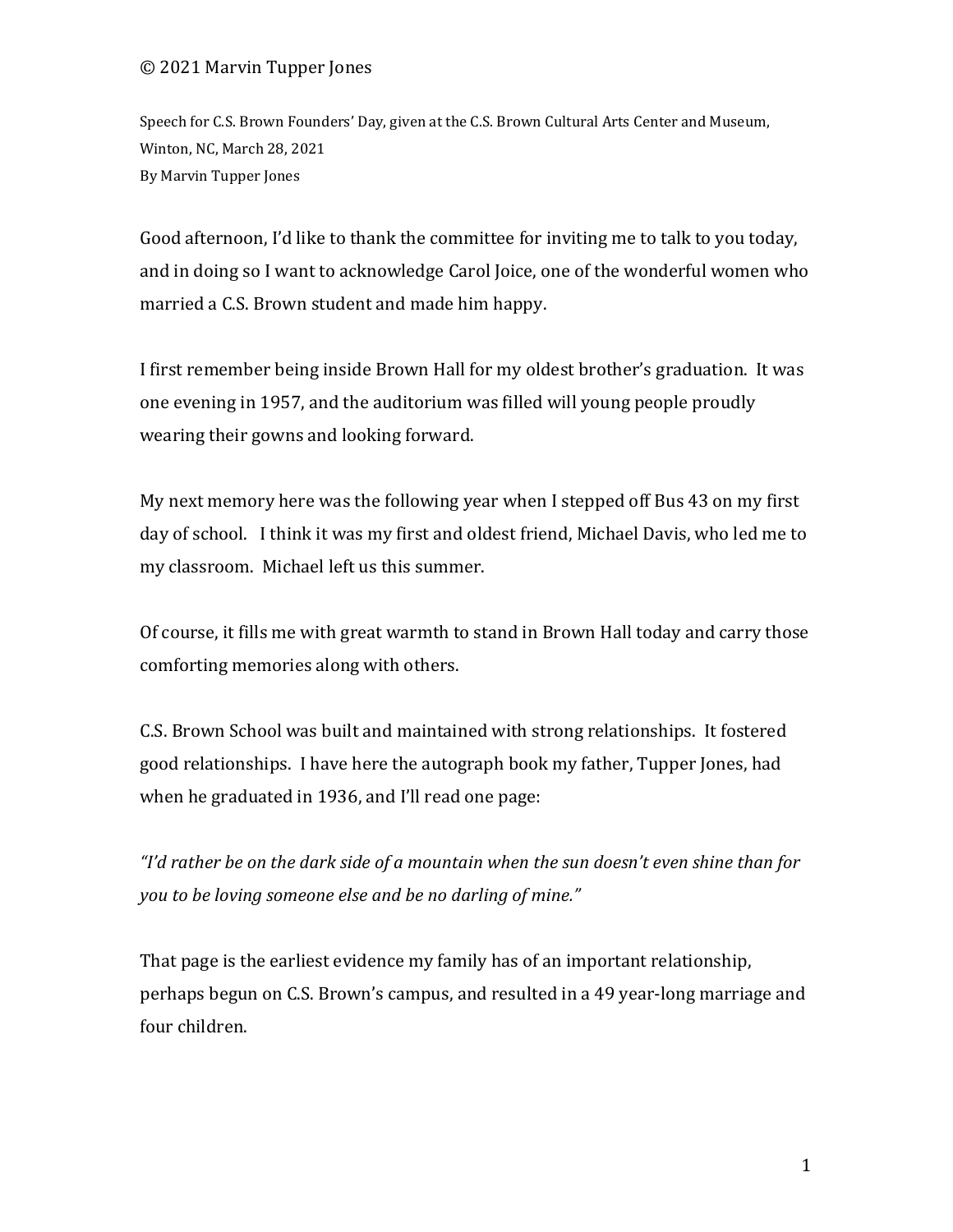#### © 2021 Marvin Tupper Jones

Another romance on this campus was that of Lee Vernon Stiff and Renee Flood Stiff, ninth graders who met here in 1963. Lee was from Murfreesboro and Renee was from Cofield. They fell in love and remained lovers until Renee's death. Lee, who passed two weeks ago, built upon the Algebra that he learned from Mrs. Murray and built a career in math education. I hold one of my daughter's high school math books. This one and at least another one was co-authored by Dr. Lee Stiff.

#### Relationships.

Let's look at the relationships that led to the founding of C.S. Brown School. The mission of my organization, the Chowan Discovery Group, is to research document, preserve and present our local history, so I get to present some findings to you.

A couple of years ago at the North Carolina State Archives, I discovered that leaders of the Pleasant Plains community received county school funding in 1859. That and a reference in church history suggest the Plains Pleasant school was in existence two years before the Civil War's beginning and six years before the ultimate defeat of slavery.

We all know that Winton was burned in 1862 when enslaving forces fired upon United States gunboats on the Chowan River. I learned that the rebels forced Martha Keen, a married mother of three and a free woman of color, to trick the gunboats in the ambush. Yet, three remarkable events happened for Mrs. Keen. One: she escaped death that day and lived another 55 years. Two: her brother-inlaw became a United States Color Troop soldier and served in the fight against slavery. And lastly, her daughter became a student at Hampton Normal, now Hampton University, a place like C.S. Brown School that could not have existed were it not for the United States' victory over enslavement.

The war and slavery ended in 1865. In 1866, the Pleasant Plains community built a schoolhouse on Highway US 13. The schoolhouse we see today is the second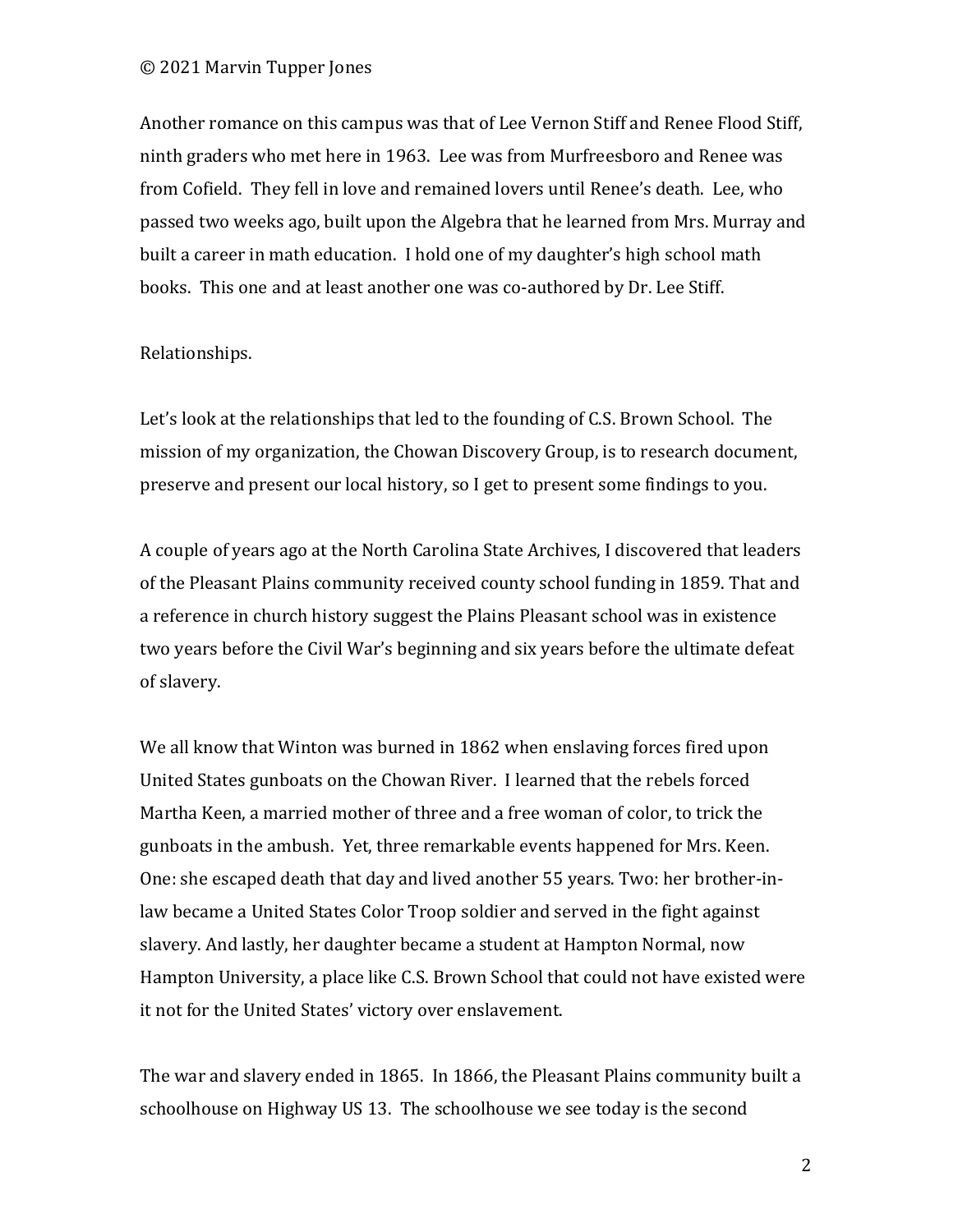Pleasant Plains schoolhouse and it is a Rosenwald building as is Brown Hall. The schoolhouse's first teacher was man named William David Newsom. He later oversaw the community schools in Harrellsville, Cofield, Ahoskie and at Walden School outside of Cofield.

By 1868, we had young men and women attending Hampton with the goal of becoming teachers. The Willis and Sally Weaver family sent at least four of their children to Hampton. The oldest Weaver son knew Martha Keen's daughter Florence, and the younger ones knew their schoolmate Booker T. Washington. Florence returned to Winton to teach at a school led by Ben Morris. In 1862, Morris escaped enslavement in Harrellsville and served in the Navy. His school was the elementary forerunner of our C.S. Brown School.

Another young man who followed the Weavers to Hampton was Joseph Catus. He also knew Booker T. Washington. Catus, like the Weavers, was probably a Pleasant Plains student. After Hampton, Joseph Catus returned to Hertford County to teach in Como, and one of his students was the legendary conjure doctor Jim Jordan.

Reverend Lemuel Washington Boone, who founded many churches north of the Potecasi Creek, was president of the state Black Baptist association. He was a Shaw University trustee, and his son Isaac attended Shaw in the 1870's Isaac became the postmaster of Harrellsville.

Before 1886, the founding year of Chowan Academy, now C.S. Brown, about 50 students from our area attended Shaw University in order to acquire the equivalent of high school diplomas, teaching certificates and college degrees. In the early 1880s, our local leaders felt it was time to have our own high school so that our young women and men would not have to leave home.

Thus, our Baptist leaders such as Joseph Catus, William David Newsome and Isaac Boone, and our Baptist churches founded the Chowan Educational Association. The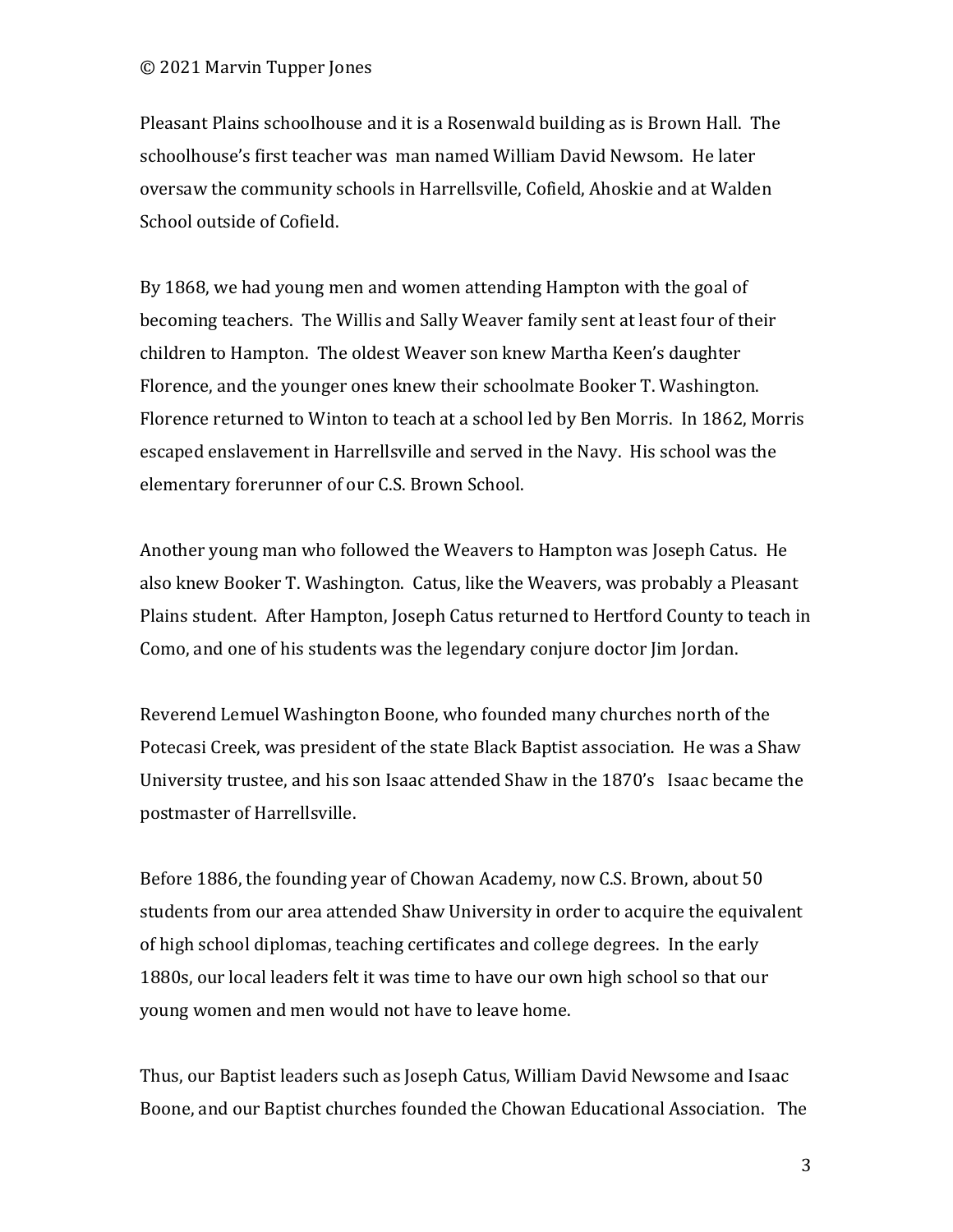#### © 2021 Marvin Tupper Jones

Association existed as early as 1885 and its purpose was to support our community schools and to establish our own high school.

Our communities had landowners who could donate land and timber, a sawmill owner or two who could make lumber, and a few brickmakers who made and laid bricks. Thomas Collins was one of our brickmakers and masons. He was wounded outside of Richmond in the Civil War and later became Pleasant Plains Church's first pastor of color.

Our community had plenty of people with carpentry skills, farmers to clear land, and store owners such as Newsom who could purchase building and school supplies at wholesale. Finally, we had Winton area natives who were already connected to Shaw, were teaching high school and ready to return to Winton.

Our teachers and Baptist leaders knew Shaw well, and Shaw's founder, Henry Martin Tupper, recommended that Calvin Scott Brown lead the new school as principal.

Brown, soon to be Dr. Brown, knew our Shaw alumni. He was a friend of a Weaver family relative, Manassas T. Pope, a Shaw medical student. Pope introduced the community to Dr. Brown. Before Chowan Academy opened in March 1886, 50 students from the Hertford County area had attended or were attending Shaw before 1886; the number of Shaw students from the Hertford County area dropped afterward because of Chowan Academy.

Chowan Academy became Waters Training School and it was an economic engine for Winton, which was still recovering from the 1862 burning. Tuition money and school fundraising provided jobs for teachers, school employees, local sellers of food and firewood, and rent income for those who let their rooms out. Dr. Brown became an international missionary, leading the Lott Carey Foreign Baptist Mission for 39 years, and established missions in Haiti – which I visited – and Africa.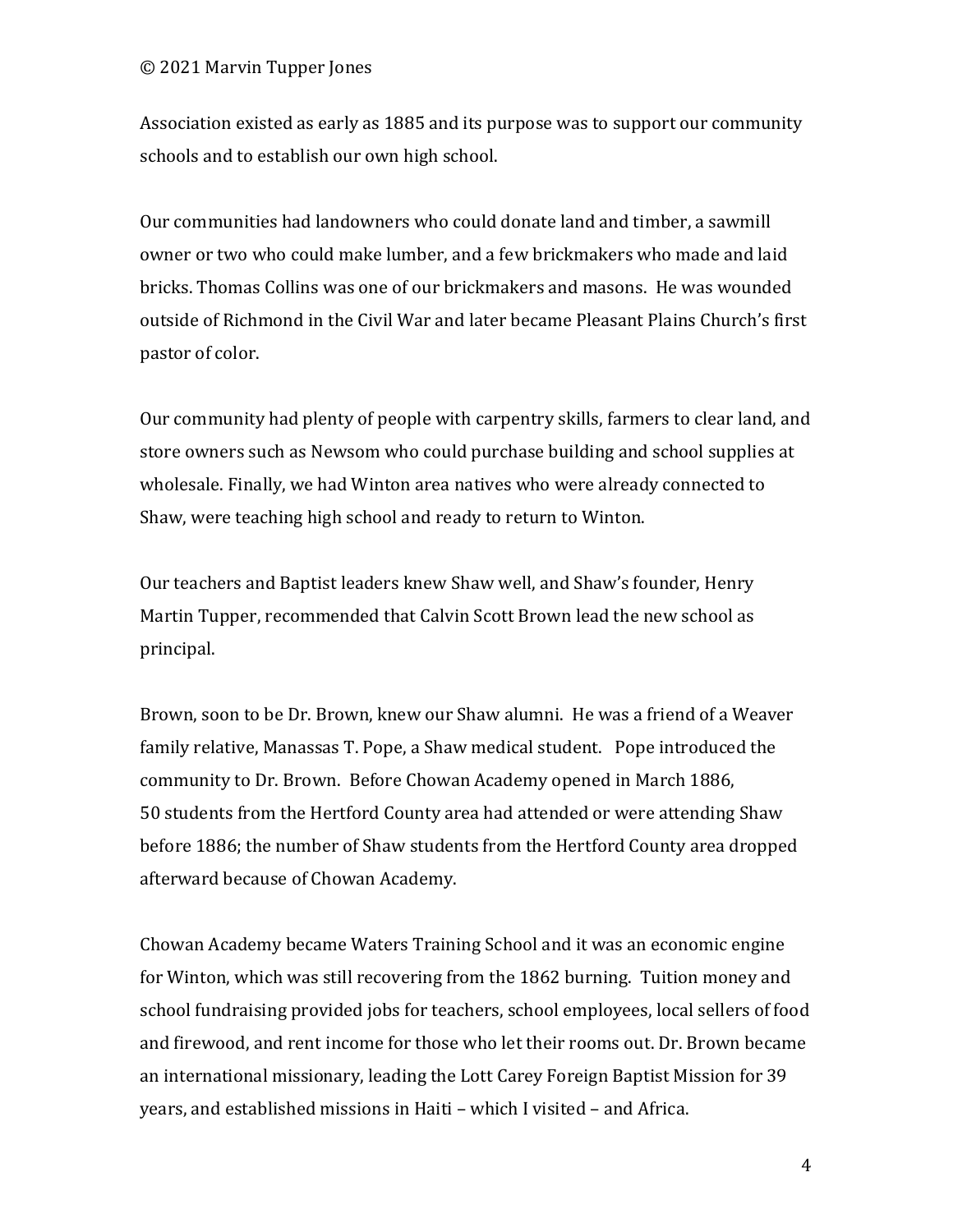Our School went on to enrich the local and greater community, and still does. I want to name some of the C.S. Brown alumni who has stood out in doing so:

Reverend George Rouson, Geneva Jones Bowe, Dr. Joseph D. Weaver, Robert Lee Vann, Dr. Dudley Flood, Katie Marie Askew Hart, Hobson R. Reynolds, Dr. Roy Flood and Dr. Lee Stiff.

It is at this point I get to thank all of those who remained and supported our school and community in the roles of teachers, shipyard employees, nurses, law officers, government employees, shop owners, loggers, law enforcement, ministers, and more. Thank you.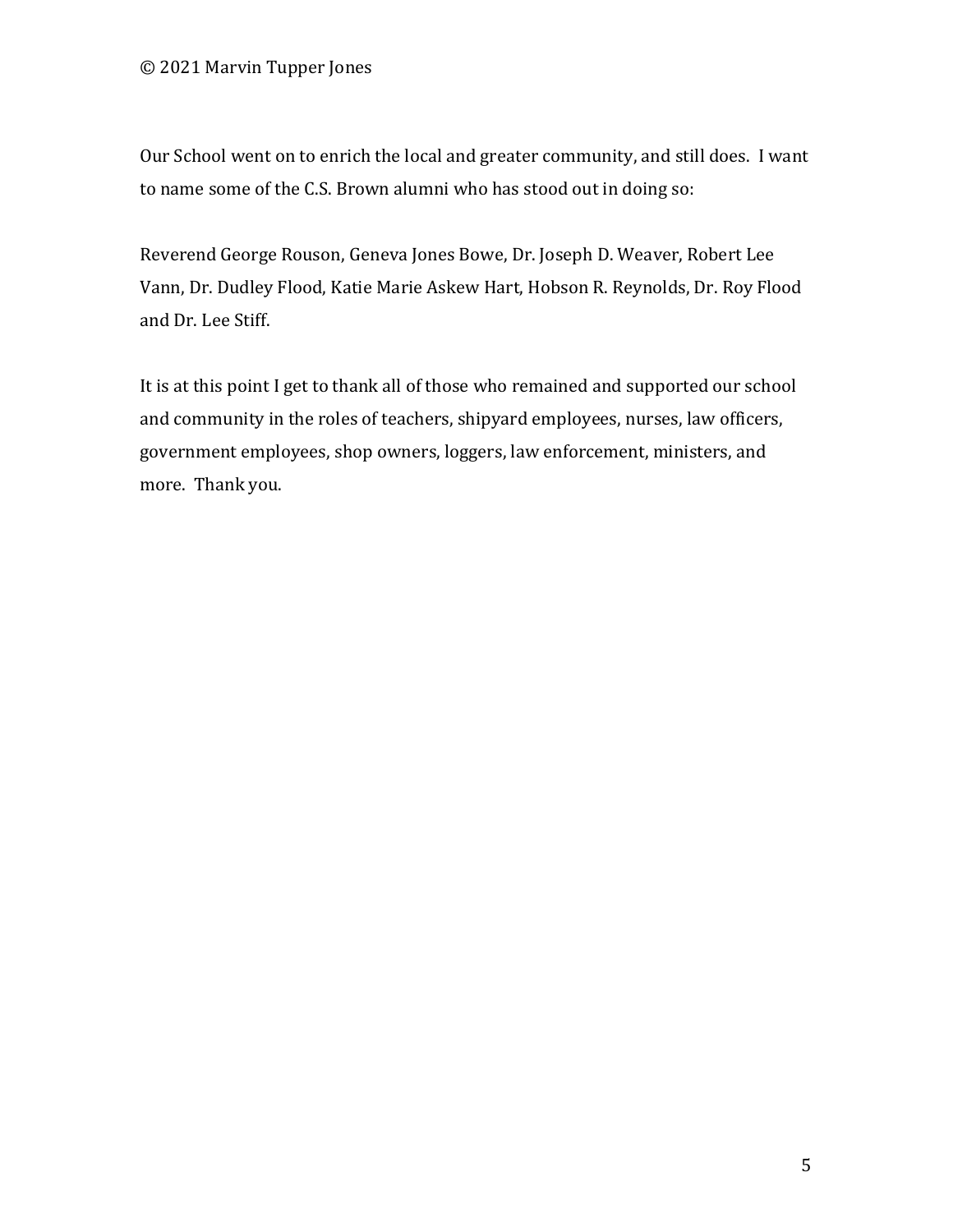# TOUR with UNC-Chapel Hill students:

#### MAIN STREET

-Dr. Brown's house, -2 story houses, Rochelle Vann bungalow; -Joseph Catus house and grave -WJ Boone and Store (Eff Jones and Annie Walden Jones) - W.E. and Sue Jones Hall house. Site of J. Eley Reid house and his business buildings;

-Dr. Brown's House, -2-story houses and bungalows,

-River Park, Martha Keen and Civil War Trails Marker

-South Winton Church; Stores across the street

-US 13: Lemuel Boone marker

- At BLUEFOOT: Jones brothers' land; Jesse, Monk, Jones stores;

-Billy Boy Keene store and station

-Pleasant Plains Church, cemetery and School

-WD Newsom: 3 houses on corners and airfield, WD Newsom's store and grave.

#### SALUDA HALL ROAD:

-Land all along to the end and beyond owned by WinTri -Ab Hall house and land

-Robbins Farm: PARK at our house; Jack Robbins; all buildings constructed by WinTri; 1960 contractors, play house; crops, purpose of barns;

-Martin Van Buren Reynolds Grave

-Otis and Martha Reid House

-Site of Walden School – Blue Foot road; maybe Lemuel Boon grave